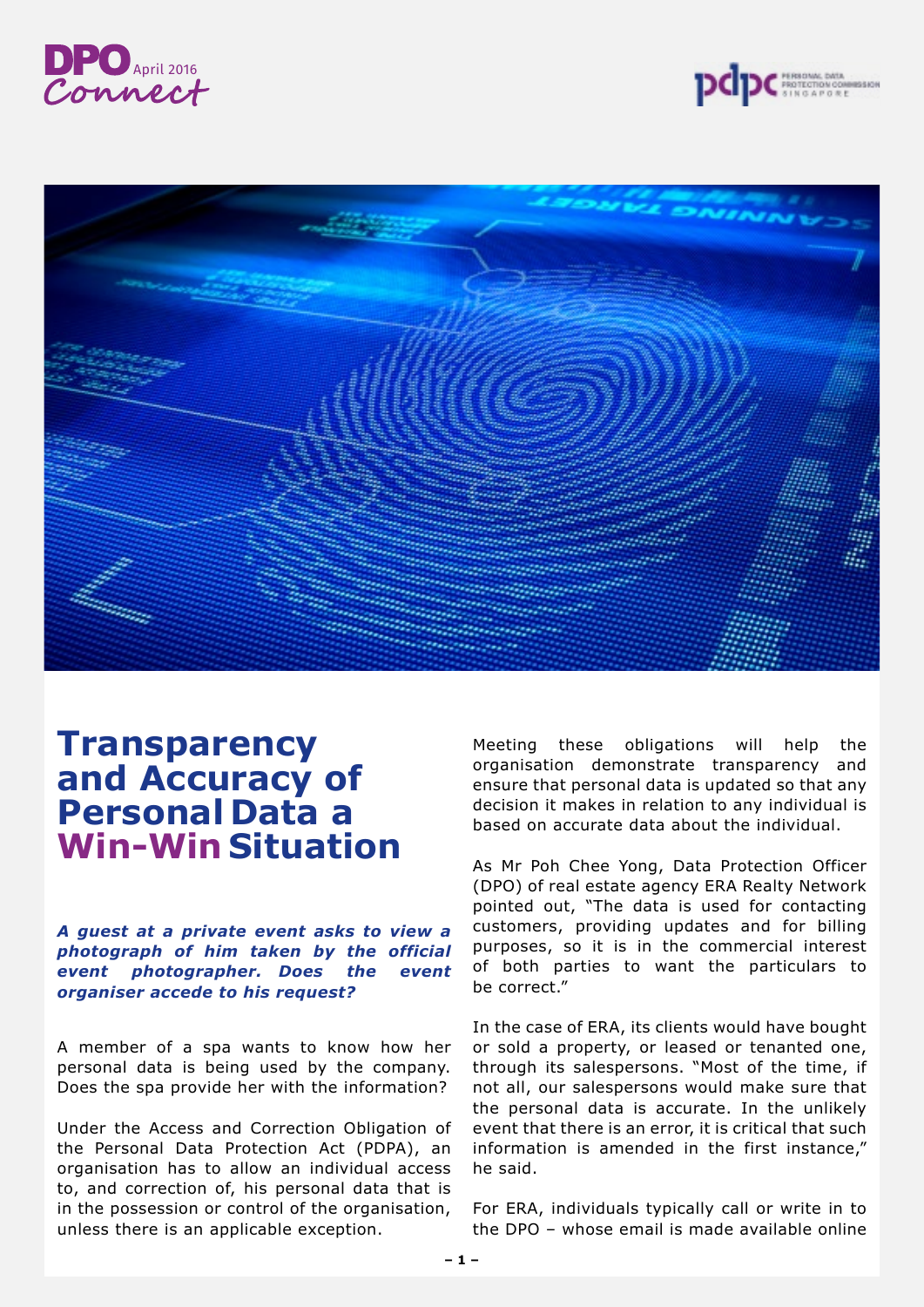



together with the company's personal data protection policies – to find out what personal data is in the company's possession or control, and to update or correct it if necessary. To ensure that such requests are promptly addressed, the email address dpo@era.com.sg is checked by both the DPO and the head of the company's IT department, Mr David Seah. Customers can expect a reply within one or two working days, said Mr Poh, who is also ERA's Chief Financial Officer.

## **Providing Access To Personal Data**

Under the PDPA, an access request does not need to be accompanied by a reason. However, asking the requester to be more specific as to what personal data he requires could be helpful to both the individual and the organisation.

For the organisation, it will help them to prepare the information in a way that will be useful to the requester and to do it more efficiently. For example, if an individual is requesting for

"The data is used for contacting customers, providing updates and for billing purposes, so it is in the commercial interest of both parties to want the particulars to be correct."

> **- Mr Poh Chee Yong** Data Protection Officer (DPO) of Real Estate Agency ERA Singapore

CCTV footage to ascertain whether he had left a particular piece of belonging in a restaurant at a specific time, providing this information will enable the relevant footage to be prepared more quickly. Alternatively, a written description may suffice in some instances.

For the individual, being more specific with the request will be beneficial as it reduces both the time and costs of access, if applicable. The PDPA allows organisations to levy a reasonable fee based on the incremental costs of providing access, and this fee should fairly reflect the time and effort involved in responding to an access request.

While granting access, organisations should also exercise due diligence and adopt appropriate measures to verify the requester's identity.

Under ERA's personal data protection policy, the company may ask for proof of identity before revealing any information to the requester. Depending on what the company has on record, this proof of identity could take the form of the requester's full name and NRIC, FIN or passport number, or date of birth, residential address, or transaction history if the requester is not comfortable in revealing certain particulars such as his NRIC.

If an organisation receives an access request from an individual, it will have to provide the requester with access to the relevant personal data, as soon as reasonably possible and also information about the ways in which the personal data has been used or disclosed within the preceding 12 months.

This is assuming that the request is not a frivolous one (for example, from a serial requester), and that the burden or expense of providing access would not be unreasonable to the organisation or disproportionate to the individual's interests.

Other exceptions to the Access obligation include cases where personal data, if disclosed, would reveal confidential commercial information that could harm the competitive position of an organisation, or where personal data has been collected, used or disclosed without consent for investigations, proceedings and appeals that have not yet been completed. These are among the exceptions stated in paragraph 1(e) of the Second Schedule and the Third Schedule, and paragraph 1(f) of the Fourth Schedule of the PDPA.

If a request does not fall under any of the exceptions, one question would be how much information does the organisation need to provide? In general, the question of "how" can be answered by indicating the purpose for which the data was used rather than detailing the specific activities involved.

For example, the organisation could indicate that the personal data was used for audit purposes, without going into specific instances on when the audits were carried out. However, when it comes to the ways in which the personal data has been disclosed, it may be more helpful to provide specific names of organisations to